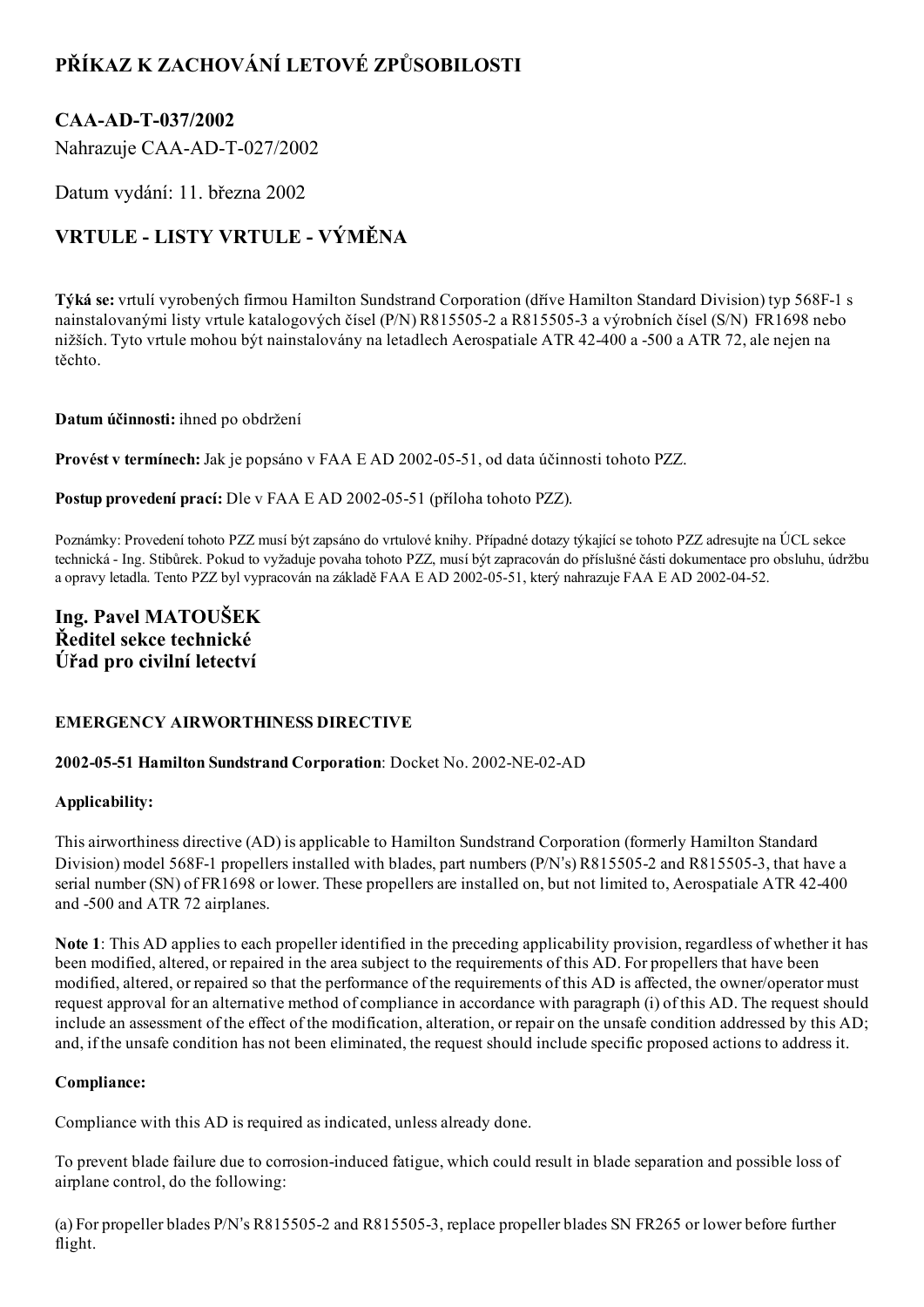(b) For propeller blades P/N's R8155052 and R8155053, installed on ATR 72 and ATR 42400 airplanes, replace the blade using the SN range and compliance times specified in the following table. After the receipt of this Emergency AD, propeller blades P/N's R8155052 and R8155053, with serial numbers in the following table installed on ATR 72 and ATR 42400 airplanes, may not be installed on any other airplane.

#### Blade Removal Time Requirements

| If the SN of the propeller blade is - | Then replace the blade by the earlier of -                                            |
|---------------------------------------|---------------------------------------------------------------------------------------|
| $(1)$ FR 266 to FR341.                | Thirty-six days or 360 flight hours (FH) after receipt of<br>Emergency AD 2002-03-51. |
| $(2)$ FR 342 to FR428.                | Fifty-two days or 520 FH after receipt of Emergency<br>AD 2002-03-51.                 |

(c) For propeller blades P/N's R8155052 and R8155053, with SN in the range of FR429 to FR1698, installed on ATR 72 and ATR 42400 airplanes, after receipt of this Emergency AD replace the blade on or before June 30, 2002.

(d) For propeller blades P/N's R8155052 and R8155053, with SN in the range of FR266 to FR1698, installed on ATR 42500 airplanes, after receipt of this Emergency AD replace the blade on or before December 31, 2002.

(e) After the receipt of this Emergency AD, propeller blades P/N's R8155052 and R8155053, with SN in the range of FR266 to FR1698, cannot be installed on any airplane, unless prior to installation, an ultrasonic shear wave inspection of the blade tulip is done in accordance with the Accomplishment Instructions of Hamilton Sundstrand ASB 568F-61-A35, Revision 1, dated March 7, 2002.

(f) Procedures for removing the propeller blade and installing a serviceable blade can be found in Hamilton Sundstrand Maintenance Manual P5206.

(g) Within 50 FH after receipt of this Emergency AD for propeller blades P/N's R8155052 and R8155053, that have a SN of FR1698 or lower, perform an ultrasonic shear wave inspection of the blade tulip in accordance with the Accomplishment Instructions of Hamilton Sundstrand ASB 568F-61-A35, Revision 1, dated March 7, 2002, and remove blades with unacceptable indications in accordance with the ASB.

(h) Thereafter, within 50 FH since-last-inspection, for propellers blades  $P/N$ 's  $R815505-2$  and  $R815505-3$ , that have a SN of FR1698 or lower, perform an ultrasonic shear wave inspection of the blade tulip in accordance with the Accomplishment Instructions of Hamilton Sundstrand ASB 568F-61-A35, Revision 1, dated March 7, 2002, and remove blades with unacceptable indications in accordance with the ASB.

#### Alternative Methods of Compliance

(i) An alternative method of compliance or adjustment of the compliance time that provides an acceptable level ofsafety may be used if approved by the Manager, Boston Aircraft Certification Office (ACO). Operators must submit their requests through an appropriate FAA Principal Maintenance Inspector, who may add comments and then send it to the Manager, Boston ACO.

Note 2: Information concerning the existence of approved alternative methods of compliance with this airworthiness directive, if any, may be obtained from the Boston ACO.

#### Special Flight Permits

(j) Special limited flight permits may be issued in accordance with §§ 21.197 and 21.199 of the Federal Aviation Regulations (14 CFR 21.197 and 21.199) for a nonrevenue flight to a location where the requirements of this AD can be done.

#### Effective Date

 $(k)$  Emergency AD 2002-05-51, issued March 7, 2002, becomes effective upon receipt.